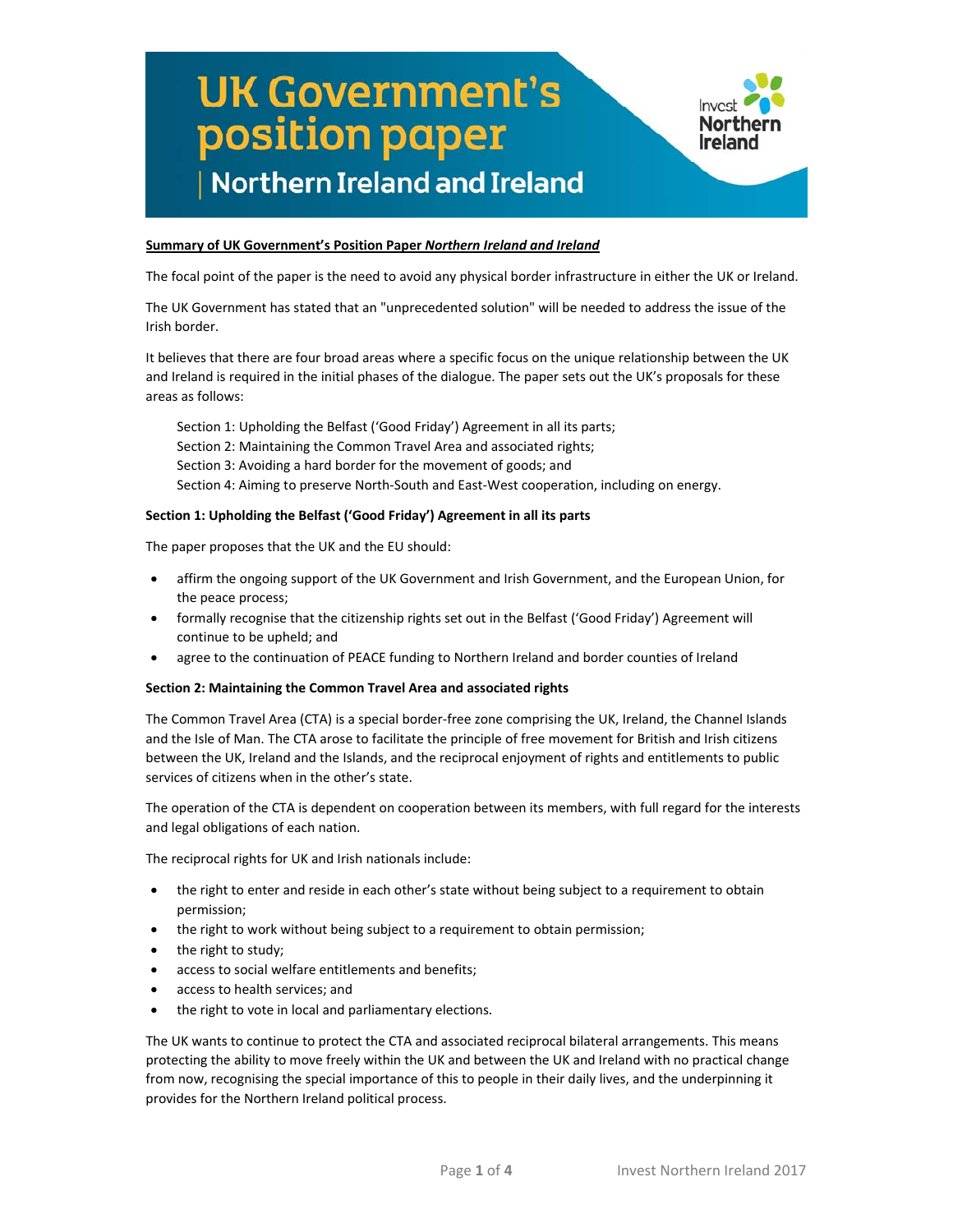

The UK proposes that the UK and the EU seek to agree text for the Withdrawal Agreement that recognises *the ongoing status of the CTA and associated reciprocal arrangements following the UK's exit from the EU. The UK believes that this proposal is consistent with the European Commission's directives.* 

The paper notes that that immigration controls are not, and never have been, solely about the ability to prevent and control entry at the UK's physical border. Along with many other Member States, controlling access to the labour market and social security have long formed an integral part of the UK's immigration system. The nature of this range of control mechanisms means that the UK is confident that it will be able to maintain existing movement to the UK from within the CTA without requiring border controls; respect Ireland's ongoing EU free movement obligations; and put in place a new UK immigration system and controls for EEA citizens.

However it is noted that wider questions about the UK's future operation of its whole border and immigration controls for EEA nationals (other than Irish nationals) can only be addressed as part of the future relationship between the UK and the EU.

### **Section 3: Avoiding a hard border for the movement of goods**

The paper sets out a number of high level principles and criteria the UK and EU aim to discuss in forthcoming rounds of negotiations.

The UK is proposing that potential models for the land border are developed on the basis of the following nine key principles and criteria:

- Recognise the crucial importance of avoiding a return to a hard border for the peace process in Northern Ireland. This must mean aiming to avoid any physical border infrastructure in either the United Kingdom or Ireland, for any purpose (including customs or agri‐food checks).
- Respect the provisions of the Belfast ('Good Friday') Agreement in all its parts, with particular reference to: the three‐stranded constitutional framework set out in the Agreement; the need to respect and treat equally the identity, ethos and aspirations of both communities; and the importance of promoting sustained economic growth in Northern Ireland.
- Recognise the unique nature of the land border, in particular: its history and geography; the cross-border movements of smaller traders, farmers and individuals; the need to protect everyday movement of goods; and the integrated nature of the agri‐food industry.
- Prevent the creation of new barriers to doing business within the UK, including between Northern Ireland and Great Britain.
- Address other regulatory and customs‐related barriers necessary to deliver as frictionless a land border as possible including waivers from security and safety declarations, and ensuring there is no requirement for product standards checks or intellectual property rights checks at the border.
- Address the transit of goods to and from Ireland to the rest of the European Union via the United Kingdom – in line with the European Commission's directives – through UK membership of the Common Transit Convention.
- Consider how best to protect the integrity of both the EU Customs Union, Single Market and trade policy, and the new independent UK customs regime, internal market and trade policy, in the context of finding flexible and imaginative solutions, while recognising that the solution will need to go beyond any previous precedents.
- Take account of the importance of trade between Ireland and the UK and aim to avoid economic harm to Ireland as an EU Member State.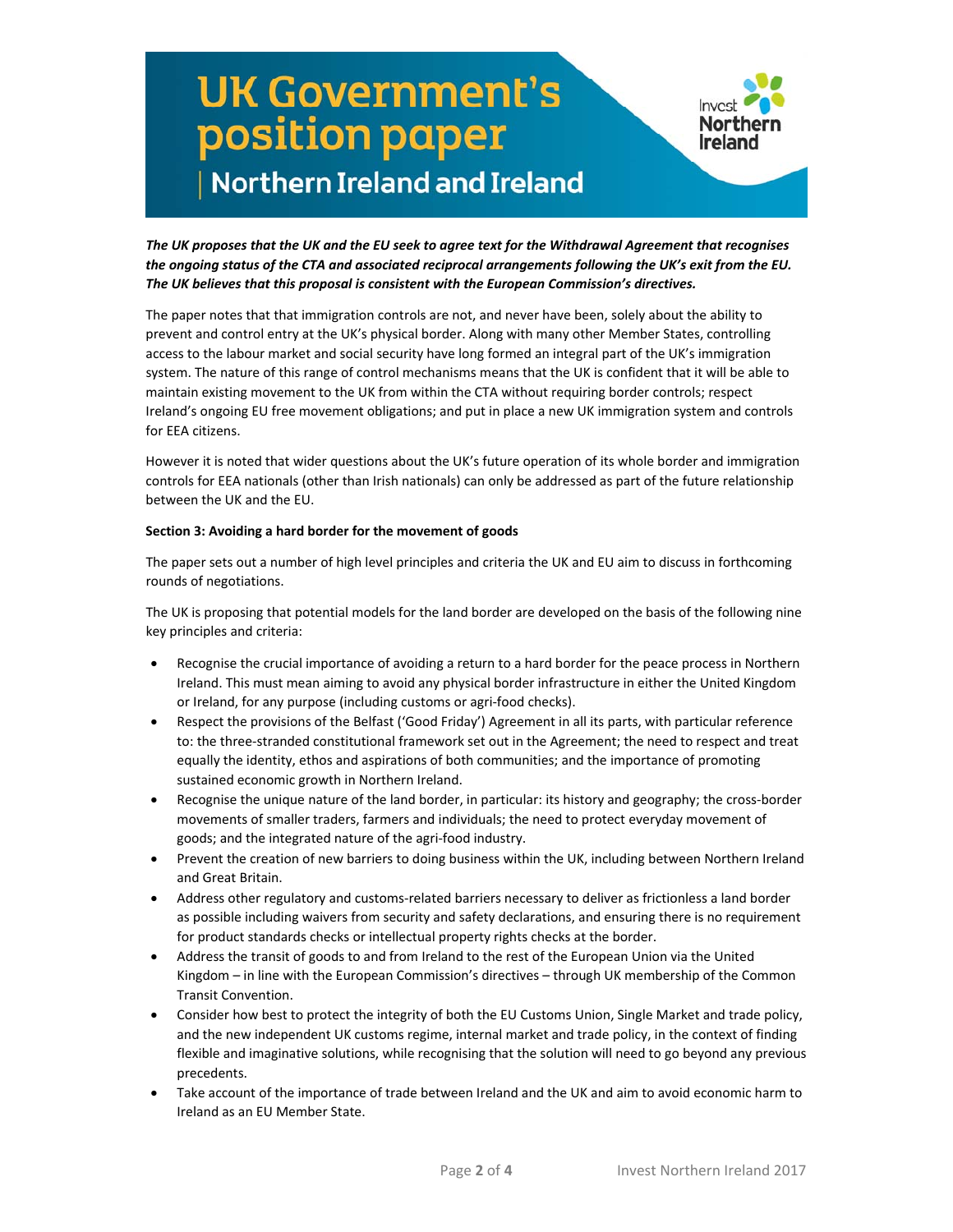

 Agree at an early stage a time‐limited interim period, linked to the speed at which the implementation of new arrangements could take place, that allows for a smooth and orderly transition

### **Specific options in relation to the customs border**

The principles set out above are designed to cover any potential border frictions between Northern Ireland and Ireland, not just new customs processes. The UK has recognised that the specific issues relating to customs and checks on particular goods such as Sanitary and Phytosanitary (SPS) measures will need to be prioritised and considered in depth at an early stage of the negotiations on the border. On 15 August, the UK Government set out two broad approaches to a future customs relationship with the EU in Future Customs [Arrangements:](https://secure.investni.com/static/library-cms/invest-ni/summary-briefings-future-customs-arrangements-a-future-partnership.pdf) a future partnership paper.

### **Section 4: Aiming to preserve North‐South and East‐West cooperation, including on energy.**

The UK proposes that the initial phases of the dialogue should focus on reaching a common understanding of the principles of North‐South and East‐West cooperation.

Alongside the movement of people and goods the UK Government believes specific consideration should be given to the energy market in Northern Ireland and Ireland.

The development of the Single Electricity Market (SEM) is a practical example of North‐South cooperation that has benefited the people of Northern Ireland and its economy by helping to reduce consumer electricity prices, facilitating the integration of renewables, and bolstering the security of supply.

The continued ability to trade gas between GB and the island of Ireland is also critical for security of supply and efficient market operation. Electricity generation in Northern Ireland and Ireland is heavily reliant on supplies of natural gas, and imports from GB account for nearly 100 per cent of Northern Ireland's gas supplies and 40 per cent of supplies for Ireland.

The efficient transit of gas across the border to and from Ireland, and maintaining affordable, sustainable and secure electricity supplies across the island of Ireland are central to achieving stability of energy supply on the island of Ireland.

The UK proposes that the new framework relevant to the energy market in Northern Ireland and Ireland should:

- Recognise the importance placed on cross‐border cooperation in the Belfast ('Good Friday') Agreement, which provides for cooperation between Northern Ireland and Ireland (Strand 2), and the UK and Ireland (Strand 3);
- Take account of the strategic importance to Northern Ireland and Ireland of maintaining affordable, secure, and sustainable supplies of electricity and gas for businesses and domestic consumers; facilitate the continuation of a single electricity market covering Northern Ireland and Ireland;
- Facilitate the continuation of efficient electricity and gas interconnection between the island of Ireland and Great Britain;
- Seek to provide certainty as soon as possible for citizens, investors, and businesses in Northern Ireland and Ireland on energy arrangements; and
- Include an appropriate interim period to ensure that any changes to current arrangements can be implemented in a timely way.